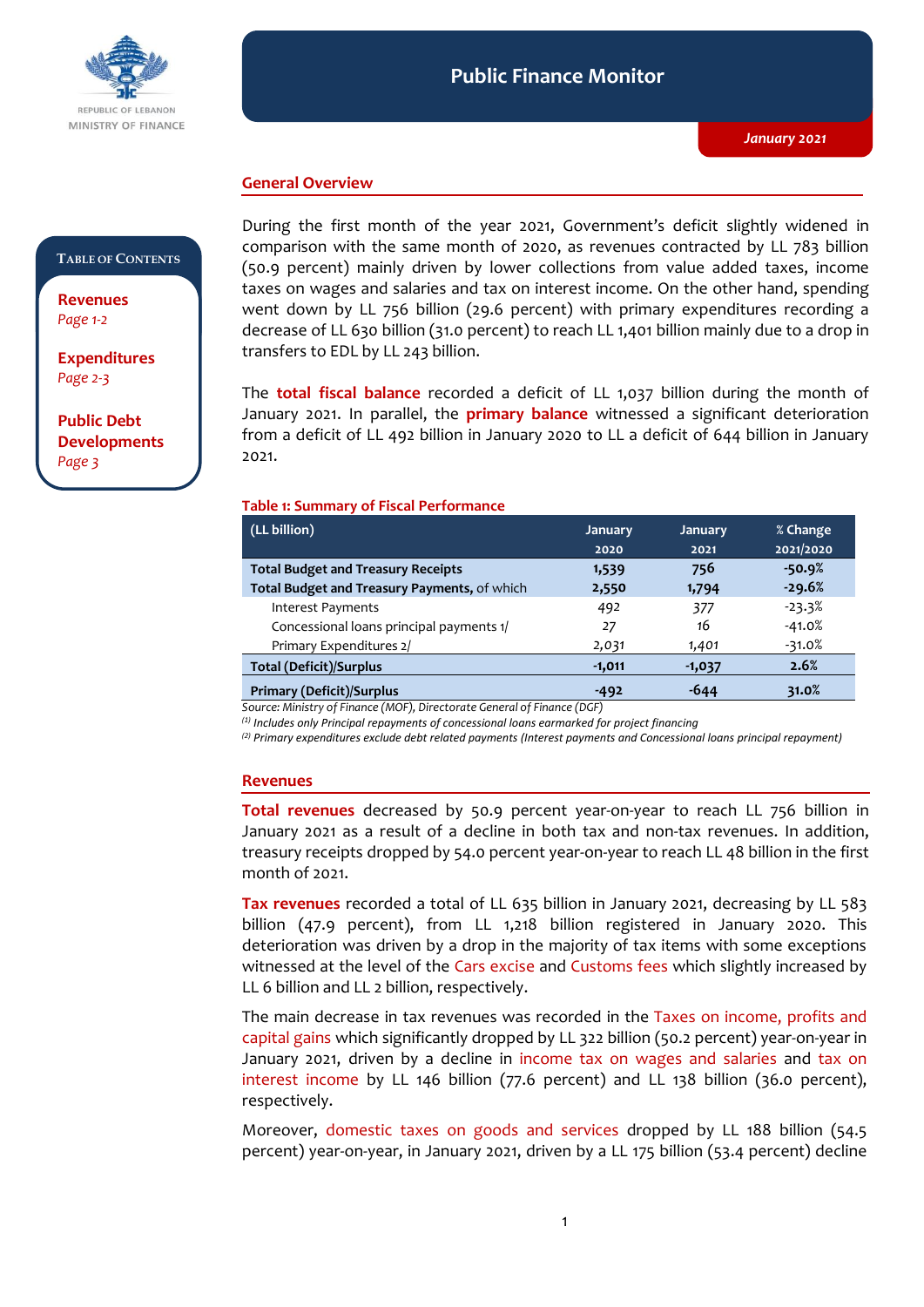

in the value added tax<sup>1</sup>. In details, during January, VAT collected internally and VAT collected at customs witnessed respective year-on-year decreases of 66.6 percent and 22.9 percent. Also, private car registration fees and passenger departure tax decreased by LL 7 billion (92.2 percent) and LL 3 billion (41.2 percent) respectively, during January 2021.

Taxes on property regressed by LL 30 billion (43.5 percent) in January 2021, mainly as real estate registration fees dropped by LL 20 billion (38.1 percent) year-on-year, given that the sales of properties and their average prices declined by 68.3 percent and 70.6 percent, respectively when compared to the same month of last year<sup>2</sup>. In addition, built property tax and inheritance fees dropped by LL 7 billion (61.7 percent) and LL 3 billion (56.6 percent) respectively.

In addition, taxes on international trade declined by LL 4 billion (3.9 percent) year-onyear in January 2021, due to a decrease of LL 6 billion (8.0 percent) in various excises. In particular, gasoline excise regressed by LL 9 billion (17.3 percent) reflecting a 19.4 percent drop in the volume of gasoline imports, and tobbaco excise went down by LL 3 billion (51.3 percent) as the value of imports dropped by 14.6 percent year-on-year.

Other tax revenues (namely fiscal stamp fees) also decreased by LL 39 billion (61.6 percent) to reach LL 24 billion in January 2021.

**Non-tax revenues** declined by LL 144 billion (66.2 percent) to reach LL 73 billion during the first month of 2021.

In details, Income from Public Institutions and Government properties witnessed a year-on-year drop of LL 85 billion (70.2 percent), as no transfers from the Telecom Surplus were made during January 2021 recording a yearly decrease of LL 100 billion (100.0 percent) and property income (namely rent of Rafic Hariri International Airport) decreased by LL 7 billion (98.8 percent), when compared to January 2020. In contrast, budget surplus of National Lottery and revenues from Casino du Liban rose by LL 14 billion and LL 9 billion, respectively.

Moreover, administrative fees and charges dropped by LL 52 billion (79.6 percent) reaching LL 13 billion during January 2021 due to a decrease in all its sub-categories. The main declines were registered in the passport fees and vehicle control fees which fell by LL 15 billion each.

On the other hand, other non-tax revenues (mostly retirement deductibles) decreased by LL 6 billion (20.7 percent). It is worth noting that deductibles related to military salaries and retirement<sup>3</sup> generated LL 4 billion during January 2021.

**Treasury receipts** dropped by LL 56 billion (54.0 percent) to reach LL 48 billion in January 2021 compared to the same period of the 2020<sup>4</sup>.

## **Expenditures**

-

**Total expenditures** recorded a significant decrease of LL 756 billion (29.6 percent) to reach LL 1,794 billion in January 2021 mainly due to a drop in current and capital expenditures.

<sup>1</sup> Mirroring the contraction in private consumption, which is the main driver of the economic growth in Lebanon.

<sup>&</sup>lt;sup>2</sup> As per the General Directorate of Land Registry and Cadastre data.

<sup>3</sup> New deductibles introduced as per 2019 Budget law #144 dated 31 July 2019.

<sup>4</sup> It is worth mentioning that treasury receipts are transitory in nature and as such, variations in these collections are usually not reflective of the economic activity.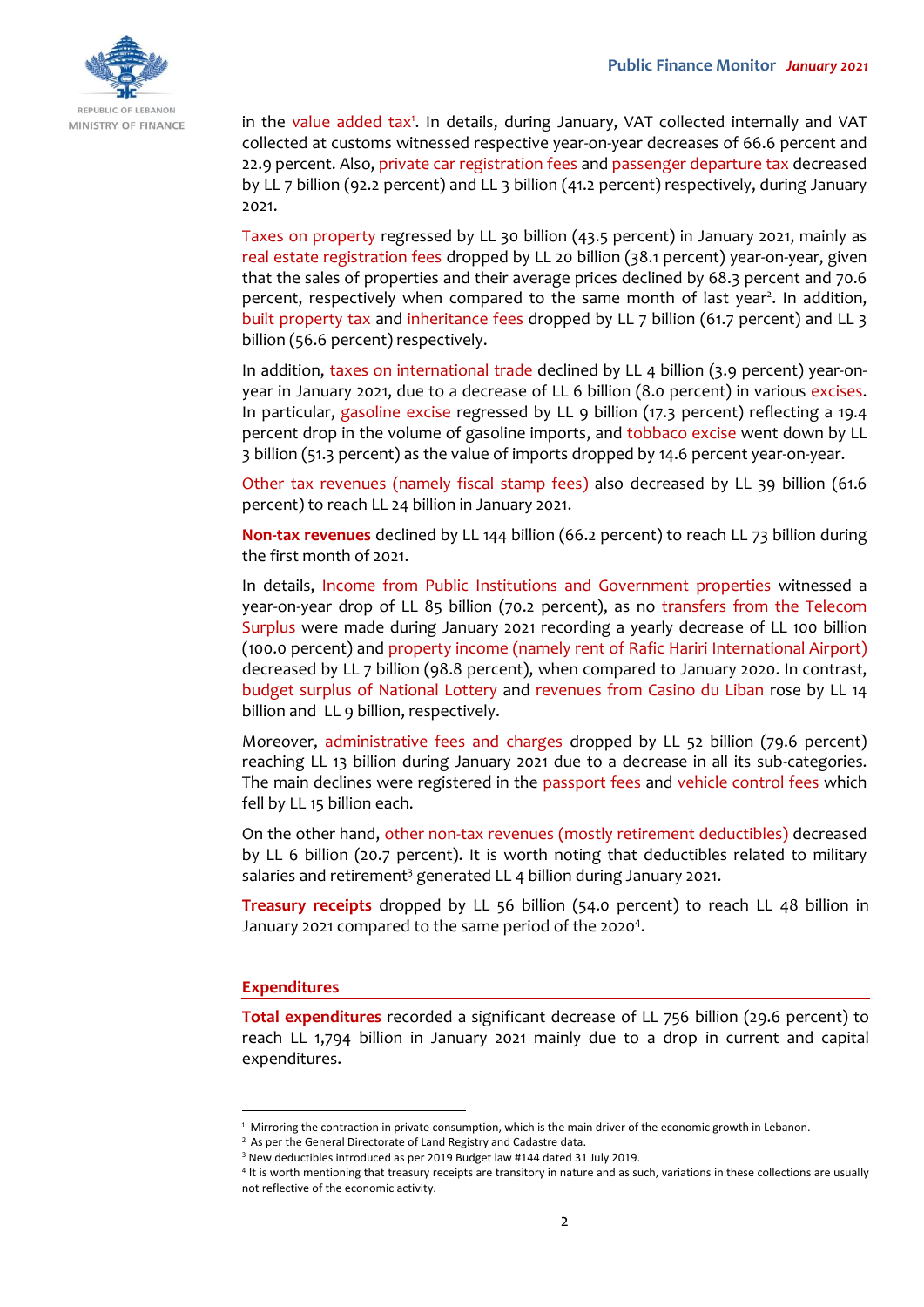

**Current primary expenditures**<sup>5</sup> registered a decrease of LL 528 billion (30.3 percent) reaching a total of LL 1,215 billion during January 2021. In details, transfers to Electricité du Liban (EDL), end of service compensations and external services witnessed respective year-on-year drops of LL 243 billion (84.9 percent), LL 56 billion (95.9 percent) and LL 23 billion (67.6 percent). On the other hand, transfers to the Higher Council of Relief and hospitals rose by LL 75 billion and by LL 43 billion respectively.

**Interest payments** dropped by LL 115 billion (23.3 percent) in January 2021 as interest payments due on local currency debt and on foreign currency debt decreased significantly by LL 59 billion (13.7 percent) and LL 56 billion (89.5 percent), respectively. **Foreign debt principal repayment** also dropped by LL 11 billion (41.0 percent) to register a total of LL 16 billion during January 2021.

**Capital expenditures** decreased by LL 102 billion (65.3 percent) to reach LL 54 billion in January 2021, mainly as expenses related to maintenance and equipment dropped by LL 40 billion (94.9 percent) and LL 24 billion (97.6 percent), respectively. In addition, transfers to the council of the south to cover the construction in progress which were null in January 2020, amounted to LL 23 billion in January 2021.

**Treasury expenditures** recorded a decrease of LL 4 billion (3.8 percent) to reach LL 106 billion in the first month of the year 2021. In details, deposits and payments to municipalities dropped by LL 29 billion (90.1 percent) and LL 28 billion (89.9 percent) respectively. In addition, VAT refund were down by LL 22 billion (72.6 percent). This was counterbalanced by an increase of LL 83 billion in Other Treasury Expenditures items.

### **Public Debt**

-

**Gross public debt** stood at LL 144,627 billion by the end of January 2021, increasing by LL 519 billion (0.4 percent) from end-2020. On the other hand, net debt rose by 0.9 percent to reach LL 130,133 billion as public sector deposits dropped by LL 639 billion (4.2 percent) during 2021.

**Local currency debt** reached LL 89,987 billion in January 2021, increasing by LL 225 billion (0.3 percent) from the end of December 2020. In details, local currency debt held by the Central Bank increased by LL 205 billion (0.4 percent) to reach LL 55,284 billion by the end of January 2021, followed by a smaller rise in local currency debt held by the commercial banks increasing by 22 billion (0.1 percent). On the other hand, other local currency debt holdings recorded a drop of LL 2 billion to reach 11,524 billion by the end of January 2021.

The stock of **foreign currency debt** grew by LL 294 billion (0.5 percent) to reach LL 54,640 billion at end-January 2021, mainly as "arrears in coupons" and "accrued interest on Eurobonds" increased by LL 186 billion and by LL 77 billion, respectively.

<sup>5</sup> Current primary expenditures represent current expenditures excluding interest payment and debt service.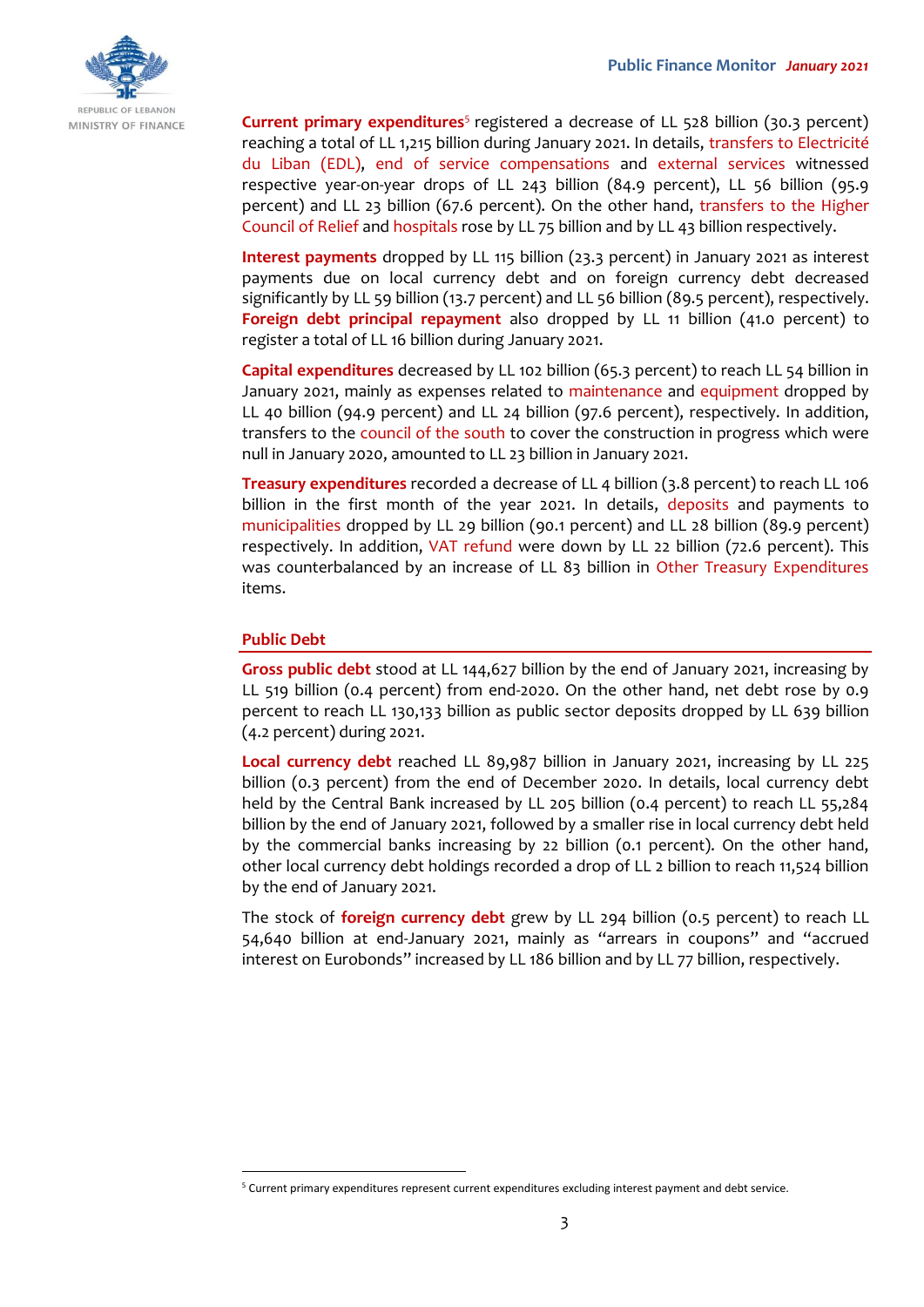

# **SECTION 1: REVENUE OUTCOME**

#### **Table 2: Total Revenues**

| (LL billion)                      | 2020           | 2021           | % Change  |
|-----------------------------------|----------------|----------------|-----------|
|                                   | <b>January</b> | <b>January</b> | 2021/2020 |
| <b>Budget Revenues, of which:</b> | 1,435          | 708            | $-50.6%$  |
| <b>Tax Revenues</b>               | 1,218          | 635            | $-47.9%$  |
| Non-Tax Revenues                  | 217            | 73             | $-66.2%$  |
| <b>Treasury Receipts</b>          | 104            | 48             | $-54.0%$  |
| <b>Total Revenues</b>             | 1,539          | 756            | $-50.9%$  |

*Source: MOF, DGF*

### **Table 3: Tax Revenues**

| (LL billion)                                         | 2020           | 2021                    | % Change  |
|------------------------------------------------------|----------------|-------------------------|-----------|
|                                                      | <b>January</b> | January                 | 2021/2020 |
| <b>Tax Revenues:</b>                                 | 1,218          | 635                     | $-47.9%$  |
| Taxes on Income, Profits, & Capital Gains, of which: | 640            | 319                     | $-50.2%$  |
| Income Tax on Profits                                | 49             | 17                      | $-66.1%$  |
| Income Tax on Wages and Salaries                     | 189            | 42                      | $-77.6%$  |
| Income Tax on Capital Gains & Dividends              | 19             | 14                      | $-24.0%$  |
| Tax on Interest Income                               | 382            | 245                     | $-36.0%$  |
| Penalties on Income Tax                              | $\mathbf{1}$   | 1                       | $-36.2%$  |
| Taxes on Property, of which:                         | 70             | 39                      | $-43.5%$  |
| <b>Built Property Tax</b>                            | 12             | $\overline{4}$          | $-61.7%$  |
| Real Estate Registration Fees                        | 53             | 33                      | $-38.1%$  |
| Domestic Taxes on Goods & Services, of which:        | 346            | 157                     | $-54.5%$  |
| Value Added Tax                                      | 327            | 152                     | $-53.4%$  |
| Other Taxes on Goods and Services, of which:         | 14             | 5                       | $-68.2%$  |
| Private Car Registration Fees                        | 8              | 1                       | $-92.2%$  |
| Passenger Departure Tax                              | $\overline{7}$ | 4                       | $-41.2%$  |
| Taxes on International Trade, of which:              | 100            | 96                      | $-3.9%$   |
| Customs                                              | 30             | 32                      | 5.6%      |
| Excises, of which:                                   | 70             | 64                      | $-8.0%$   |
| Gasoline Excise                                      | 51             | 42                      | $-17.3%$  |
| <b>Tobacco Excise</b>                                | 6              | $\overline{\mathbf{3}}$ | $-51.3%$  |
| Cars Excise                                          | 12             | 18                      | 46.2%     |
| Other Tax Revenues (namely fiscal stamp fees)        | 63             | 24                      | $-61.6%$  |

*Source: MOF, DGF*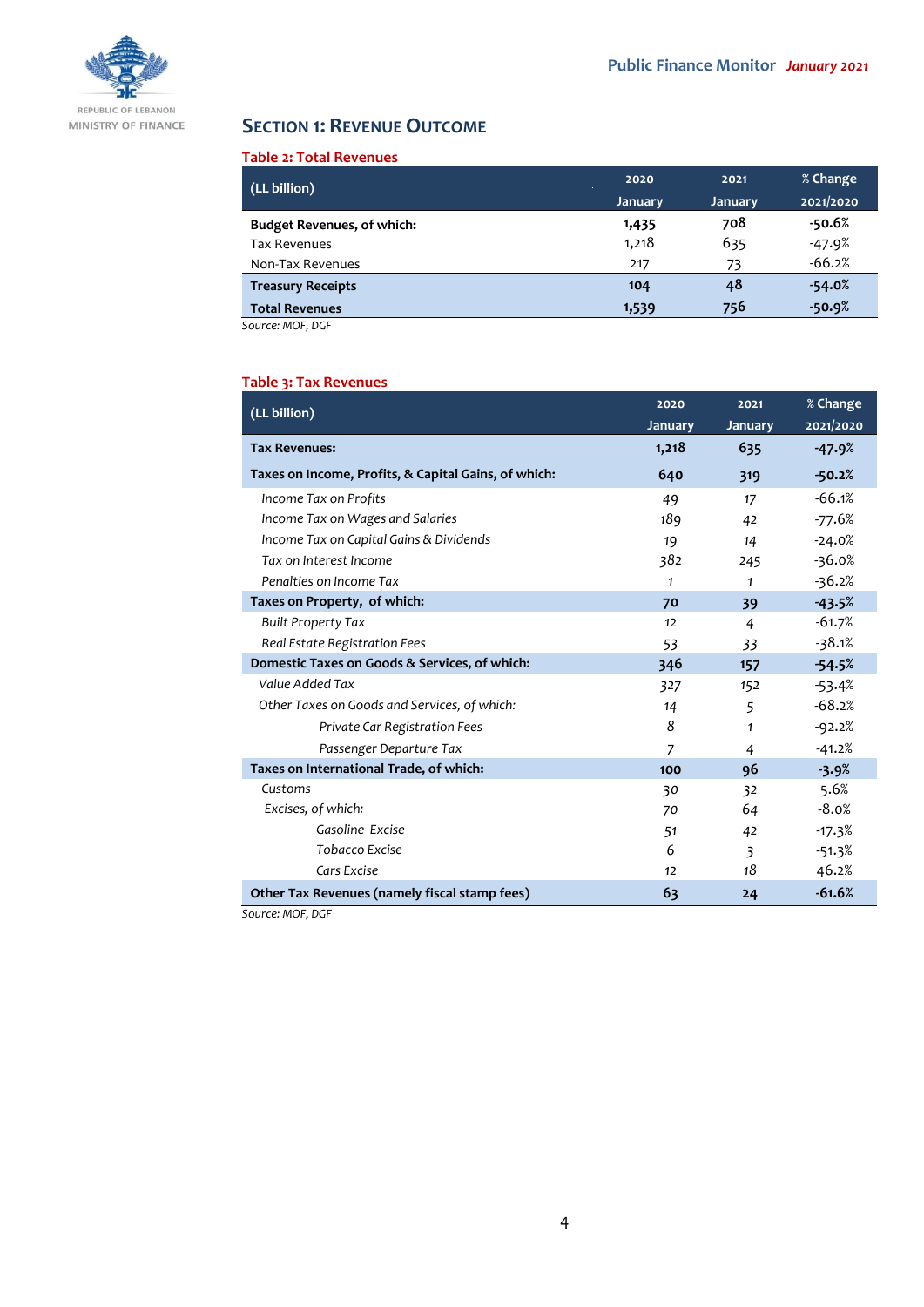

MINISTRY OF FINANCE

## **Table 4: Non-Tax Revenue**

| (LL billion)                                                            | 2020           | 2021           | % Change  |
|-------------------------------------------------------------------------|----------------|----------------|-----------|
|                                                                         | January        | January        | 2021/2020 |
| <b>Non-Tax Revenues</b>                                                 | 217            | 73             | $-66.2%$  |
| Income from Public Institutions and Government Properties,<br>of which: | $121$          | 36             | $-70.2%$  |
| Income from Non-Financial Public Enterprises, of which:                 | 113            | 36             | $-68.4%$  |
| Revenues from Casino Du Liban                                           | 7              | 16             | 123.5%    |
| Revenues from Port of Beirut                                            | O              | $\Omega$       |           |
| <b>Budget Surplus of National Lottery</b>                               | 6              | 20             | 219.2%    |
| Transfer from the Telecom Surplus                                       | 100            | 0              | $-100.0%$ |
| Transfer from Public Financial Institution (BDL)                        | o              | $\Omega$       |           |
| Property Income (namely rent of Rafic Hariri International<br>Airport)  | $\overline{7}$ | $\Omega$       | $-98.8%$  |
| Other Income from Public Institutions (interests)                       | $\Omega$       | $\Omega$       | $-83.5%$  |
| Administrative Fees & Charges, of which:                                | 66             | 13             | $-79.6%$  |
| Administrative Fees, of which:                                          | 50             | 11             | $-77.7%$  |
| Notary Fees                                                             | 5              | $\overline{2}$ | $-62.8%$  |
| Passport Fees/ General Security                                         | 22             | $\overline{7}$ | $-67.8%$  |
| <b>Vehicle Control Fees</b>                                             | 16             | $\mathbf{1}$   | $-93.6%$  |
| Judicial Fees                                                           | $\overline{3}$ | $\mathbf{1}$   | $-78.2%$  |
| Driving License Fees                                                    | 1              | 0              | $-74.4%$  |
| <b>Administrative Charges</b>                                           | 5              | $\mathbf{1}$   | $-86.2%$  |
| Sales (Official Gazette and License Number)                             | o              | $\Omega$       | $-78.9%$  |
| Permit Fees (mostly work permit fees)                                   | 8              | $\mathbf{1}$   | $-82.7%$  |
| Other Administrative Fees & Charges                                     | 3              | $\Omega$       | $-92.9%$  |
| <b>Penalties &amp; Confiscations</b>                                    | $\overline{2}$ | $\mathbf{1}$   | $-41.6%$  |
| Other Non-Tax Revenues (mostly retirement deductibles)                  | 29             | 23             | $-20.7%$  |
| Source: MOF, DGF                                                        |                |                |           |

5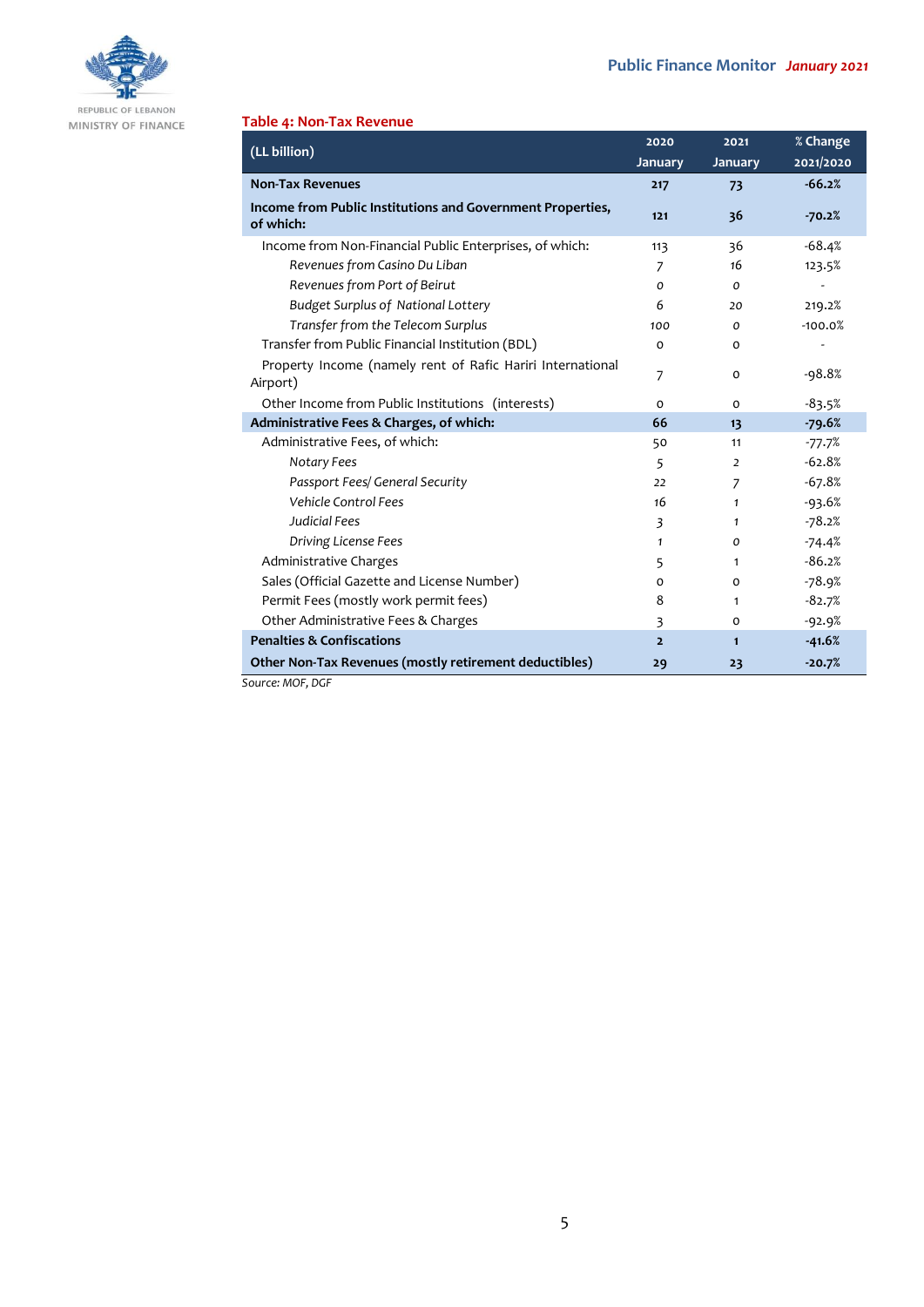

REPUBLIC OF LEBANON MINISTRY OF FINANCE

# **SECTION 2: EXPENDITURE OUTCOME**

## **Table 5: Expenditure by Economic Classification**

| (LL billion)                                                 | 2020           | 2021           | % Change                 |
|--------------------------------------------------------------|----------------|----------------|--------------------------|
|                                                              | <b>January</b> | <b>January</b> | 2021/2020                |
| 1. Current Expenditures                                      | 2,261          | 1,608          | $-28.9%$                 |
| 1.a Personnel Cost, of which                                 | 873            | 827            | $-5.3%$                  |
| Salaries, Wages and social benefits                          | 560            | 559            | $-0.2%$                  |
| Retirement and End of Service Compensations, of which:       | 293            | 242            | $-17.4%$                 |
| Retirement                                                   | 235            | 240            | 2.1%                     |
| End of Service                                               | 58             | $\overline{2}$ | $-95.9%$                 |
| Transfers to Public Institutions to Cover Salaries           | 21             | 26             | 27.5%                    |
| 1.b Interest Payments, of which: (1)                         | 492            | 377            | $-23.3%$                 |
| Domestic Interest Payments                                   | 430            | 371            | $-13.7%$                 |
| Foreign Interest Payments                                    | 62             | 7              | $-89.5%$                 |
| 1.d Foreign Debt Principal Repayment                         | 27             | 16             | $-41.0%$                 |
| 1.e Materials and Supplies, of which:                        | 24             | 35             | 49.4%                    |
| Nutrition                                                    | $\mathbf{1}$   | 3              |                          |
| Fuel Oil                                                     | 0              | $\mathbf{1}$   |                          |
| Medicaments                                                  | 16             | 28             | 78.6%                    |
| 1.f External Services                                        | 34             | 11             | $-67.6%$                 |
| 1.g Various Transfers, of which:                             | 664            | 163            | $-75.4%$                 |
| EDL(2)                                                       | 286            | 43             | $-84.9%$                 |
| <b>NSSF</b>                                                  | 0              | 0              | $\overline{\phantom{a}}$ |
| Higher Council of Relief                                     | o              | 75             | -                        |
| Contributions to non-public sectors                          | 37             | 25             | $-31.4%$                 |
| Transfers to Directorate General of Cereals and Beetroot (3) | 0              | 0              |                          |
| 1.h Other Current, of which:                                 | 123            | 178            | 44.9%                    |
| Hospitals                                                    | 102            | 145            | 42.1%                    |
| Others(judgments & reconciliations, mission costs, other)    | 20             | 32             | 64.0%                    |
| 1.i Other Financial expenses                                 | 0              | o              |                          |
| 1.j Interest subsidy                                         | 25             | o              | -100.0%                  |
| 2. Capital Expenditures                                      | 156            | 54             | $-65.3%$                 |
| 2.a Acquisitions of Land, Buildings, for the Construction of |                |                |                          |
| Roads, Ports, Airports, and Water Networks                   | 0              | 0              | -100.0%                  |
| 2.b Equipment                                                | 25             | $\mathbf{1}$   | -97.6%                   |
| 2.c Construction in Progress, of which:                      | 88             | 51             | $-41.6%$                 |
| Displaced Fund                                               | 0              | 0              | $\overline{a}$           |
| Council of the South                                         | 23             | о              | $-100.0%$                |
| <b>CDR</b>                                                   | 38             | 50             | 31.4%                    |
| Ministry of Public Work and Transport                        | 9              | ο              | $-100.0%$                |
| Other of which:                                              | 15             | 1              | $-94.1%$                 |
| Higher Council of Relief                                     | 0              | о              |                          |
| 2.d Maintenance                                              | 42             | 2              | -94.9%                   |
| 2.e Other Expenditures Related to Fixed Capital Assets       | $\overline{2}$ | 0              | $-86.5%$                 |
| 3. Budget Advances (4)                                       | 12             | 19             | 55.5%                    |
| 4. Customs Administration (exc. Salaries and Wages) (5)      | 10             | 7              | $-30.3%$                 |
| 5. Treasury Expenditures (6)                                 | 110            | 106            | $-3.8%$                  |
| Municipalities                                               | 31             | 3              | $-89.9%$                 |
| Guarantees                                                   | 12             | 3              | $-72.0%$                 |
| Deposits (7)                                                 | 32             | 3              | $-90.1%$                 |
| Other, of which:                                             | 35             | 96             | 174.0%                   |
| VAT Refund                                                   | 30             | 8              | $-72.6%$                 |
| 6. Total Expenditures (Excluding CDR Foreign Financed)       | 2,550          | 1,794          | $-29.6%$                 |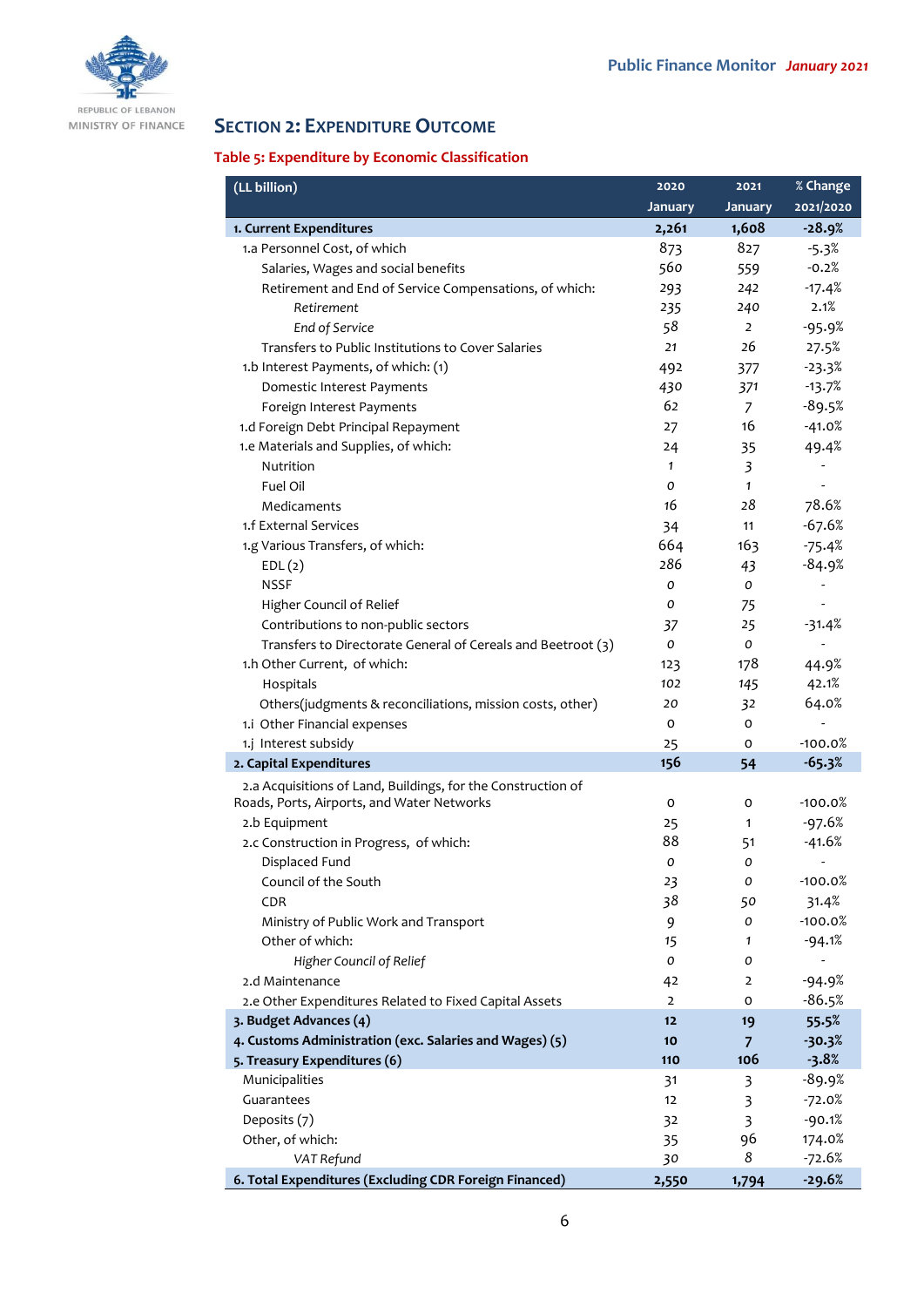

REPUBLIC OF LEBANON MINISTRY OF FINANCE

*Source: Statement of Account 36, Cashier Spending, Public Debt Department Figures, Fiscal Performance Gross Adjustment Figures*

*(1) For a detailed breakdown of interest payments, kindly refer to table 6.*

*(2) For a detailed breakdown of transfers to EDL, kindly refer to table 7. EDL has been reclassified to various transfers from "other treasury expenditures", following the reclassification of the 2009 Budget Proposal and in line with the Fiscal Performance.*

*(3) Transfers to Directorate General of Cereals and Beetroot include both administrative expenses and payments for wheat subsidy.*

*(4) Budget Advances were previously classified under "other". Given their growth, and in line with the Ministry of Finance's efforts to ensure transparency, they will be published in a separate line. They will be regularized at a later stage, and it is only after their regularization that they can be classified according to their economic nature in the budget system.*

*(5) Customs administrations include payments - excluding salaries and wages - made to customs and paid from customs cashiers. They can only be classified after Customs submit the supporting documents to the Directorate General of Finance.*

*(6) Starting December 2011, the Treasury expenditures section in the monthly, quarterly and yearly reports and its corresponding figures differ from the eponym section appearing in the Fiscal performance reports published by the Ministry of Finance because of the reclassification affecting certain payments from guarantees and treasury advances accounts which are manually reclassified in their budgetary economic classification articles.*

*(7) Deposit payments are payments made by the treasury to public administrations, institutions, municipalities, and funds, from revenues it has collected on their behalf.*

#### **Table 6: Details of Debt Service Transactions<sup>1</sup>**

| (LL billion)                         | 2020           | 2021           | % Change  |
|--------------------------------------|----------------|----------------|-----------|
|                                      | <b>January</b> | <b>January</b> | 2021/2020 |
| <b>Interest Payments</b>             | 492            | 377            | $-23.3%$  |
| Local Currency Debt                  | 430            | 371            | $-13.7%$  |
| Foreign Currency Debt, of which:     | 62             | 7              | $-89.5%$  |
| Eurobond Coupon Interest*            | 50             | o              | $-100.0%$ |
| Concessional Loans Interest Payments | 12             |                | -47.3%    |
| Foreign Debt Principal Repayment     | 27             | 16             | $-41.0%$  |

*Source: MOF, DGF*

*(1) Please note that the classification of debt service expenditures is now broken into two separate categories as follows: Interest Payments (as per GFS classification) and repayment of principal on concessional loans earmarked for project financing.*

*\* Includes general expenses related to the transaction*

#### **Table 7: Transfers to EDL**

| (LL billion)                                                 | 2020           | 2021           | % Change  |
|--------------------------------------------------------------|----------------|----------------|-----------|
|                                                              | <b>January</b> | <b>January</b> | 2021/2020 |
| <b>EDL</b> of which:                                         | 286            | 43             | $-84.9%$  |
| Debt Service                                                 |                | 0              | $-100.0%$ |
| Reimbursement for purchase of Natural Gas,<br>Fuel & Gas Oil | 285            | 43             | $-84.8%$  |

*Source: MOF, DGF*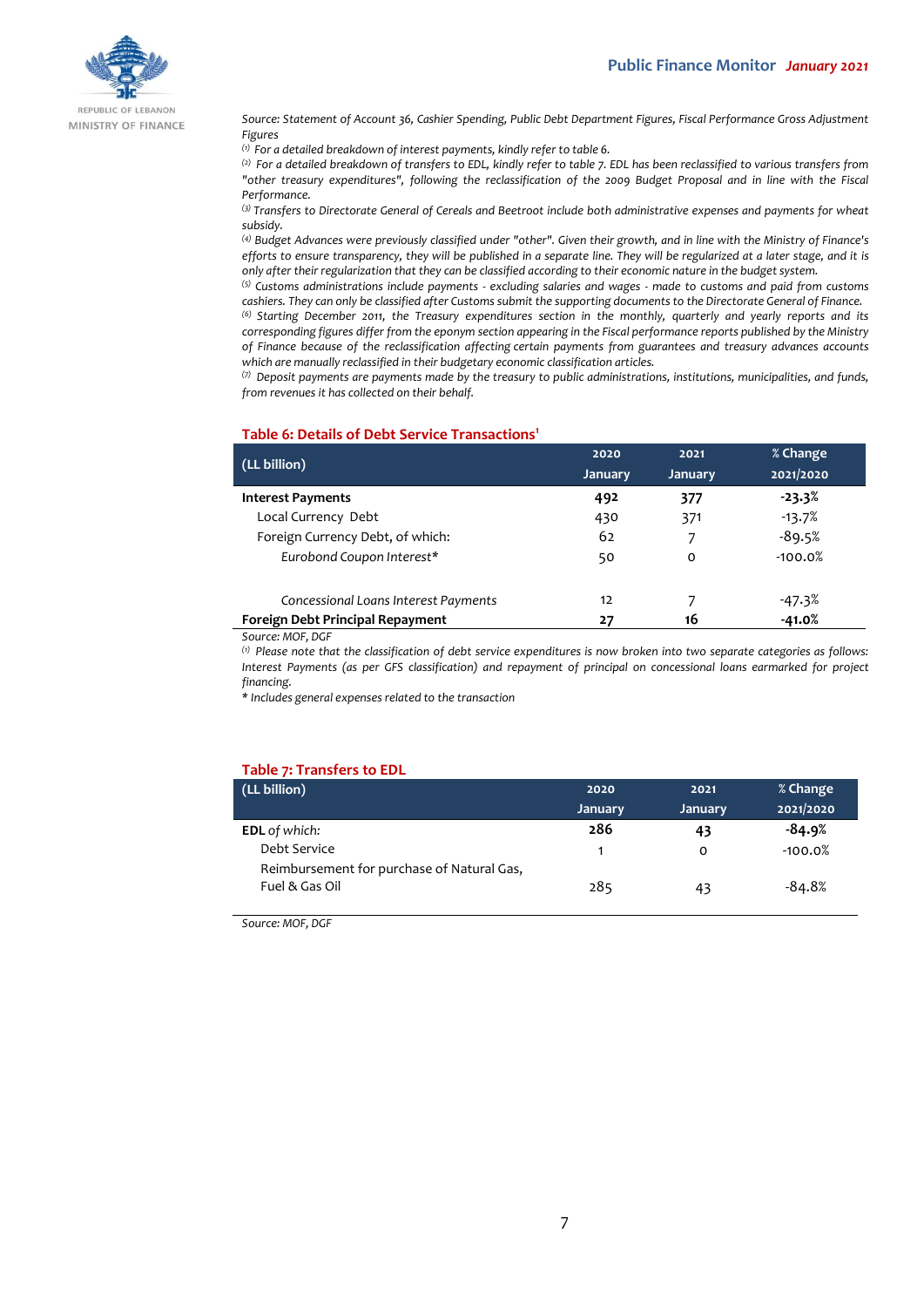

## **SECTION 3: PUBLIC DEBT**

#### **Table 8: Public Debt Outstanding by Holder as of End-Jan 2021**

| (LL billion)                                                   | <b>Dec-19</b><br>$Jan-21$<br>Dec-20 |          | % Change |                |
|----------------------------------------------------------------|-------------------------------------|----------|----------|----------------|
|                                                                |                                     |          |          | Jan 21/ Dec 20 |
| <b>Gross Public Debt</b>                                       | 138,150                             | 144,108  | 144,627  | 0.4%           |
| <b>Local Currency Debt</b>                                     | 87,279                              | 89,762   | 89,987   | 0.3%           |
| * Accrued Interest Included in Debt                            | 1,294                               | 1,338    | 1,362    | 1.8%           |
| a. Central Bank                                                | 50,717                              | 55,079   | 55,284   | 0.4%           |
| b. Commercial Banks (Including<br>REPOs)                       | 25,316                              | 23,157   | 23,179   | 0.1%           |
| c. Other Local Currency Debt (T-<br>bills), of which:          | 11,246                              | 11,526   | 11,524   | 0.0%           |
| <b>Public Entities</b>                                         | 9,968                               | 10,393   | 10,394   | 0.0%           |
| Contractor bonds <sup>(1)</sup>                                | 120                                 | 120      | 120      | 0.0%           |
| Foreign Currency Debt <sup>(2)</sup>                           | 50,871                              | 54,346   | 54,640   | 0.5%           |
| a. Bilateral, Multilateral and<br>Foreign Private Sector Loans | 2,850                               | 2,991    | 2,981    | $-0.3%$        |
| b. Paris III Related Debt<br>(Eurobonds and Loans)(3)          | 242                                 | 151      | 150      | $-0.8%$        |
| c. Market-Issued Eurobonds, of<br>which:                       | 47,206                              | 47,206   | 47,206   | 0.0%           |
| Arrears in Principal                                           | 0                                   | 3,769    | 3,769    | 0.0%           |
| d. Accrued Interest on Eurobonds                               | 570                                 | 587      | 664      | 13.1%          |
| e. Arrears in Coupons                                          | O                                   | 3,142    | 3,328    | 5.9%           |
| f. Accrued interest in Arrears                                 | o                                   | 269      | 311      | 15.6%          |
| g. Special T-bills in Foreign<br>Currency $(4)$                | 3                                   | $\Omega$ | $\Omega$ |                |
| <b>Public Sector Deposits</b>                                  | 15,677                              | 15,133   | 14,494   | $-4.2%$        |
| <b>Net Debt</b>                                                | 122,473                             | 128,975  | 130,133  | 0.9%           |
| Gross Market Debt <sup>(5)</sup>                               | 74,441                              | 75,553   | 75,875   | 0.4%           |
| % of Total Debt                                                | 54%                                 | 52%      | 52%      | 0.1%           |

*Source: MOF, DGF*

(1) Contractor bonds issued in LBP. Contractor bonds issued in USD are listed under "Special T-bills in foreign currency".

(2) Figures for Dec 19- Dec 20 may differ from previously published data due to updated information regarding bilateral and multilateral loans in the DMFAS system.

(3) Eurobonds Issued to Malaysia as part of its Paris III contribution, IBRD loan, UAE loan, the first tranche of the French loan received in February 2008 and the second tranche received in October 2012.

(4) Special TBs in foreign currency (expropriation and contractor bonds).

(5) Gross market debt equals gross debt less the portfolios of the BDL, NSSF, bilateral and multilateral loans, Paris II and Paris III related debt.